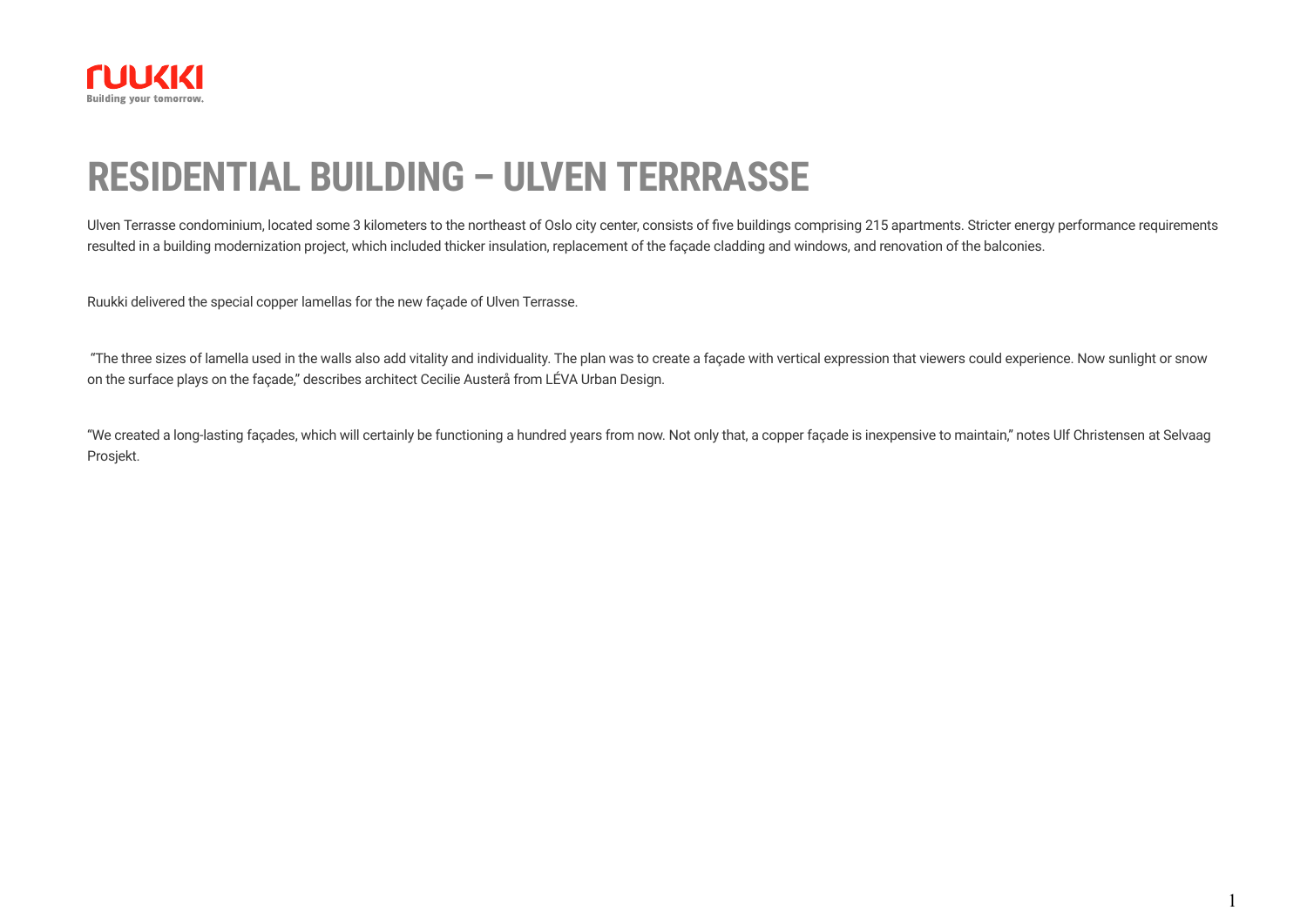

Ulven Terrasse

### **Ruukki's delivery: 2019 Partners**

 $\rightarrow$  Special lamellas, copper

- S Customer: Boligsameiet Ulven Terrasse
- > Main contractor: Selvaag Prosjekt
- > Architectural design: LÉVA Urban Design